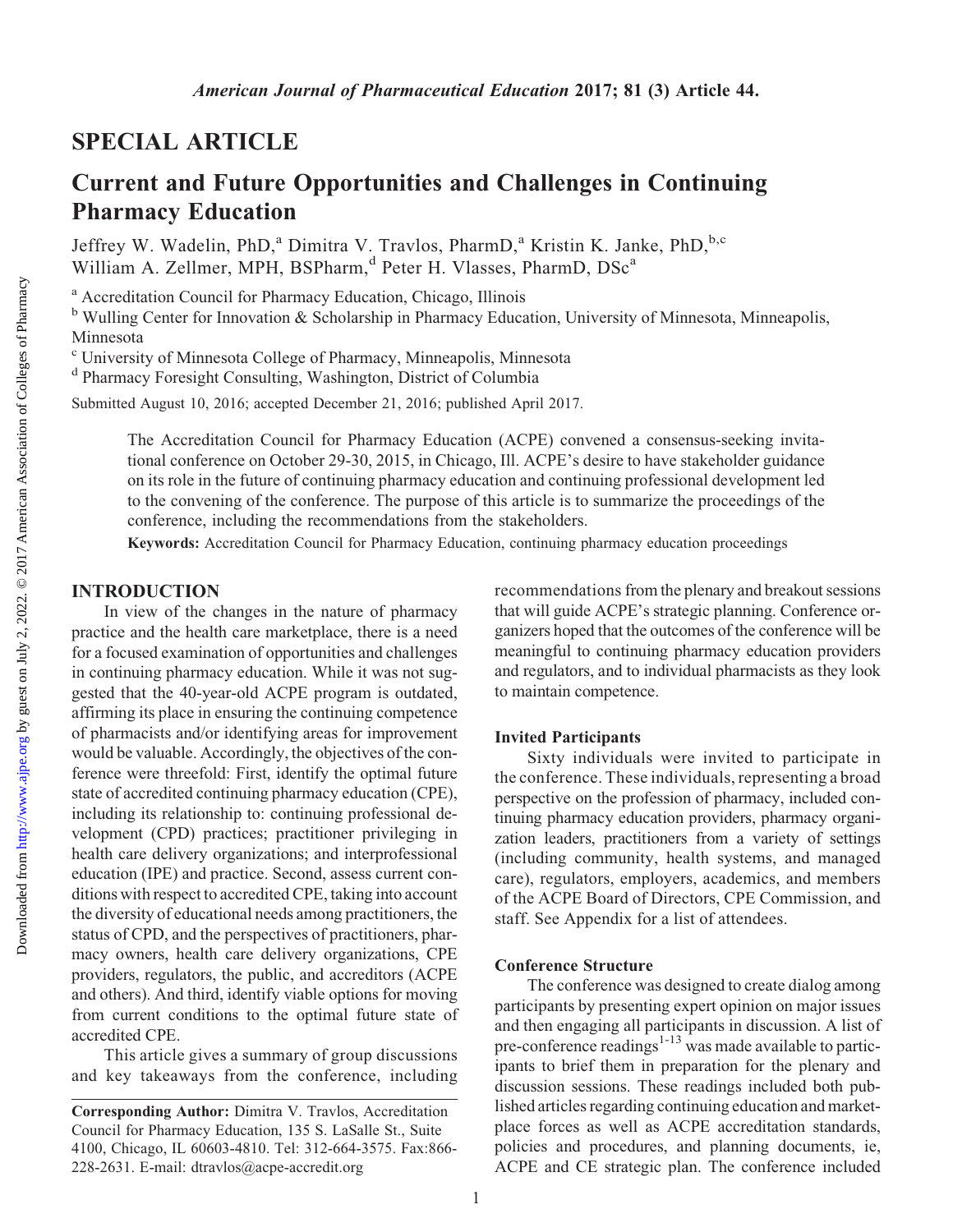Downloaded from

opening and closing sessions and three plenary sessions. Following the sessions, which featured presentations by panelists with a range of perspectives, the attendees divided into three breakout groups to engage in focused discussion and formulate recommendations for consideration by all conferees. At the end of each breakout session, each group presented a summary of issues, recommendations, and opportunities arising from its discussions.

# Conference Opening

The conference began with a welcome from Bruce R. Canaday, president of the ACPE Board of Directors. Dr. Canaday gave an overview of the conference goals and objectives. Dimitra V. Travlos, director, CPE Provider Accreditation, ACPE, and Jennifer L. Baumgartner, assistant director, CPE Provider Accreditation, ACPE, then provided a historical overview of the ACPE CPE accreditation program since its initiation in 1975, which included an overview of ACPE's CPE Enterprise and successes and challenges facing ACPE-accredited providers of continuing education. Kristin Kari Janke, director, Wulling Center for Innovation and Scholarship in Pharmacy Education, University of Minnesota, College of Pharmacy, coordinated, analyzed, and presented a summary presentation of the results of a pre-conference survey.

## Summary of Pre-conference Survey

The results of a pre-conference survey (an opinion poll containing more than 50 items) informed discussions during the conference. A total of 521 complete responses were received from a sample of pharmacists, pharmacy technicians, state pharmacy board regulators, and CE providers regarding the current CE system, the future of learning, the continuing professional development approach, and the environment for accredited continuing pharmacy education.

Eight statements regarding the current, mandatory, hours-based CE system were asked using a five-point Likert scale (1=strongly agree to 5=strongly disagree). In particular, respondents indicated that the current system improves patient safety (2.1) and improves the quality of care in pharmacy (2.2). There was less agreement that the current CE system fosters innovation in practice (2.5) or supports career advancement (2.6), although these average responses are above neutral. In commenting on the current system, respondents also reported that the ACPE standards and process ensure quality of individual CPE activities (2.0). Taken together, these results indicate a relatively positive assessment of CPE in the US.

Compared with today, respondents indicated that within the next 10 years, lifelong learning will be more

important (1.8), more options for maintaining specialty certification/credentials will be needed (1.8) and more practitioners will be required to demonstrate competency for specific responsibilities (1.8).

Respondents also indicated that employer involvement in supporting/delivering learning will increase (2.2) and that employers should use practitioner CPD and its documentation for credentialing and privileging activities (2.2). Furthermore, more practitioners will have a need to enhance their ability to be effective members of interprofessional patient care teams (1.7), and that there will be a greater demand for continuing education that has an interprofessional focus (1.9). However, when asked about whether the current system provides the basis for meeting the learning needs of pharmacists in 10 years, 27% were neutral, 16% disagreed, 4% strongly disagreed, and 6% were unable to answer.

Respondents were provided with a definition of CPD: Continuing professional development (CPD) involves reflecting and self-assessing one's learning needs; developing a plan to address those needs; enacting the plan; and evaluating and documenting progress and application of learning.

Respondents indicated that the CPD approach/model can target the specific learning needs of individual practitioners (1.9), enhance a practitioner's application of learning into practice (2.0), and improve learning outcomes (2.0). However, when asked if, within the next 10 years, state boards of pharmacy will move toward a CPD requirement for re-licensure, 38% were neutral, 14% disagreed or strongly disagreed, and 10% were unable to answer.

In summary, there was a belief that the current CPE system has positive effects and that CPD holds some promise. However, there was recognition that learning needs are changing, and that the current CE system alone may not fully meet the needs of pharmacists in the future.

# Plenary Session: Pharmacist and Pharmacy Technician Educational Needs in the Next 10-15 Years

The first plenary session sought to identify the educational needs that may confront both pharmacists and pharmacy technicians in the future. This session was moderated by Michael A. Moné, vice president, ACPE Board of Directors. Five speakers from different aspects of pharmacy practice presented their views regarding practitioner educational and practice needs in the next 10-15 years. The speakers were: Thomas E. Menighan, American Pharmacists Association; John A. Armitstead, Lee Memorial Health System; Everett McAllister, Pharmacy Technician Certification Board; Steven W. Gray,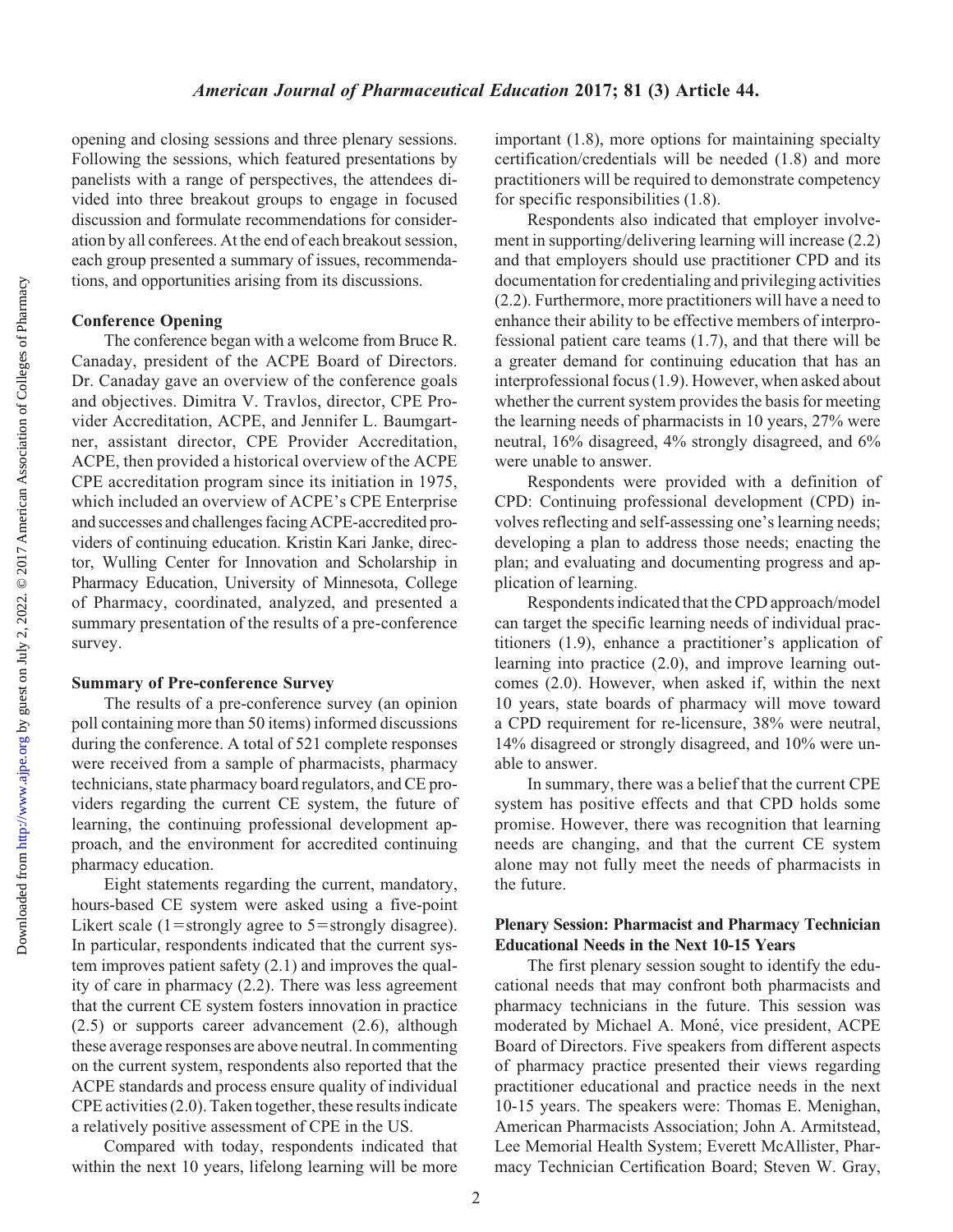Kaiser Permanente; and Jason Ausili, National Association of Chain Drug Stores.

Key points presented by panelists are as follows: Health care is moving toward interprofessional education and interprofessional practice. Thus, CPE should follow this trend and consider ways for the professions to interact in a better and more integrated way. Pharmacy, as well as other health professions, is moving toward an electronic age (eg, the electronic medical record, CPE Monitor, etc.). In this regard, the panel noted ACPE and NABP collaboration on CPE Monitor, and noted that a mechanism to include non-CPE CPD activities in a portfoliotype system would be valuable to explore. Credentialing is becoming more critical for pharmacist practice activities. Accordingly, CPE and CPD should support credentialing and ultimately pharmacists obtaining provider status. External accrediting agencies<sup>14</sup> and other entities are asking employers to document competence of practitioners. Employers are increasingly relying on CPE (and CPD) as a means to achieve compliance with these requirements.

Pharmacy practice is seeing a greater use of pharmacy technicians. In many cases, pharmacy technicians have increased responsibilities above entry-level practice. The military is an excellent model for pharmacy technician training and education.<sup>15</sup> CE for pharmacy technicians is receiving greater attention. From an employer's perspective, a need exists for greater confidence in the quality of CPE as it directly affects patient care in the practice setting. Entry-level PharmD curricula need to be ahead of practice, setting the stage for students to buy into the concept of lifelong learning.

After the plenary session, three breakout groups discussed the question, "How can the value of CPE be optimized over the next 10-15 years?"

# Plenary Session: Ensuring Practitioner Competence – Marketplace-driven Changes

This session was designed to identify changes in the health care marketplace that may influence practitioner needs related to the maintenance of competence. This session featured presenters reflecting interprofessional interests as to what their expectations of pharmacists and pharmacy technicians. Dr. Canaday served as moderator. Presenters included: Norman Kahn, Council of Medical Specialty Societies; Kate Regnier, Accreditation Council for Continuing Medical Education; and John A. Pieper, St. Louis College of Pharmacy, and Board of Pharmacy Specialties. Key points raised included the following: Across the health professions, it is becoming more important to facilitate a culture of performance improvement in practice. CPE and CPD can play a large

role in this process. There is a focus on interprofessional health care teams working together in systems. The expectation should also be that the teams should also learn from, with, and about each other. CPE should be viewed as a resource to assist in improving public/population health. A report from the American Hospital Association states that continuing medical education (CME) is a strategic resource for change.10 This statement may also be applied to CPE.

## Plenary Session: Ensuring Practitioner Competence – Evolving Regulatory and Educational Changes

The final plenary session was moderated by John Clay Kirtley, Arkansas State Board of Pharmacy. Four speakers presented thoughts from regulatory and educational perspectives. Similar to the original task force on competence,<sup>1</sup> the panelists explored what would be needed to maintain and enhance competence of pharmacy practitioners in the next 10-15 years. Session speakers were: Lynn Moran, The Joint Commission; Arthur Whetstone, Canadian Council for Continuing Education; Kristin Kari Janke, CPD Steering Committee, ACPE; and Carmen A. Catizone, National Association of Boards of Pharmacy. Speakers suggested the following: The profession must define success with respect to maintenance of competence and the metrics used to measure it. Regulatory bodies (state boards of pharmacy) do not necessarily assess and affirm competence as the original task force<sup>1</sup> regarding continuing education stated. They are there to validate the process (eg, pharmacists achieved the goals of their hours of CE, categories of content, etc.). CPE providers are accountable with respect to the quality of CPE. Again, employers will drive the CPD process as it relates to their overall goals and needs. Self-reporting is not trustworthy. From a regulatory perspective, there needs to be a validation mechanism when it comes to relicensure requirements. A need exists to continue to link ACPE CPE standards and state board of pharmacy requirements for relicensure. A need exists for options other than CPE for recertification/relicensure. It was identified, however, that regulatory authorities do not have the resources and/or infrastructure to document and evaluate non-CPE CPD activities. This will be more employer-driven as it pertains to the patient care goals in a particular practice setting. A need exists to document a competency goal and plan for pharmacists and technicians. Practitioners need to reflect on their educational and practice needs, identify gaps that exist, and formulate plans to address their needs. The pharmacy profession needs to educate students regarding self-reflection, lifelong learning and professional development. Education should start in the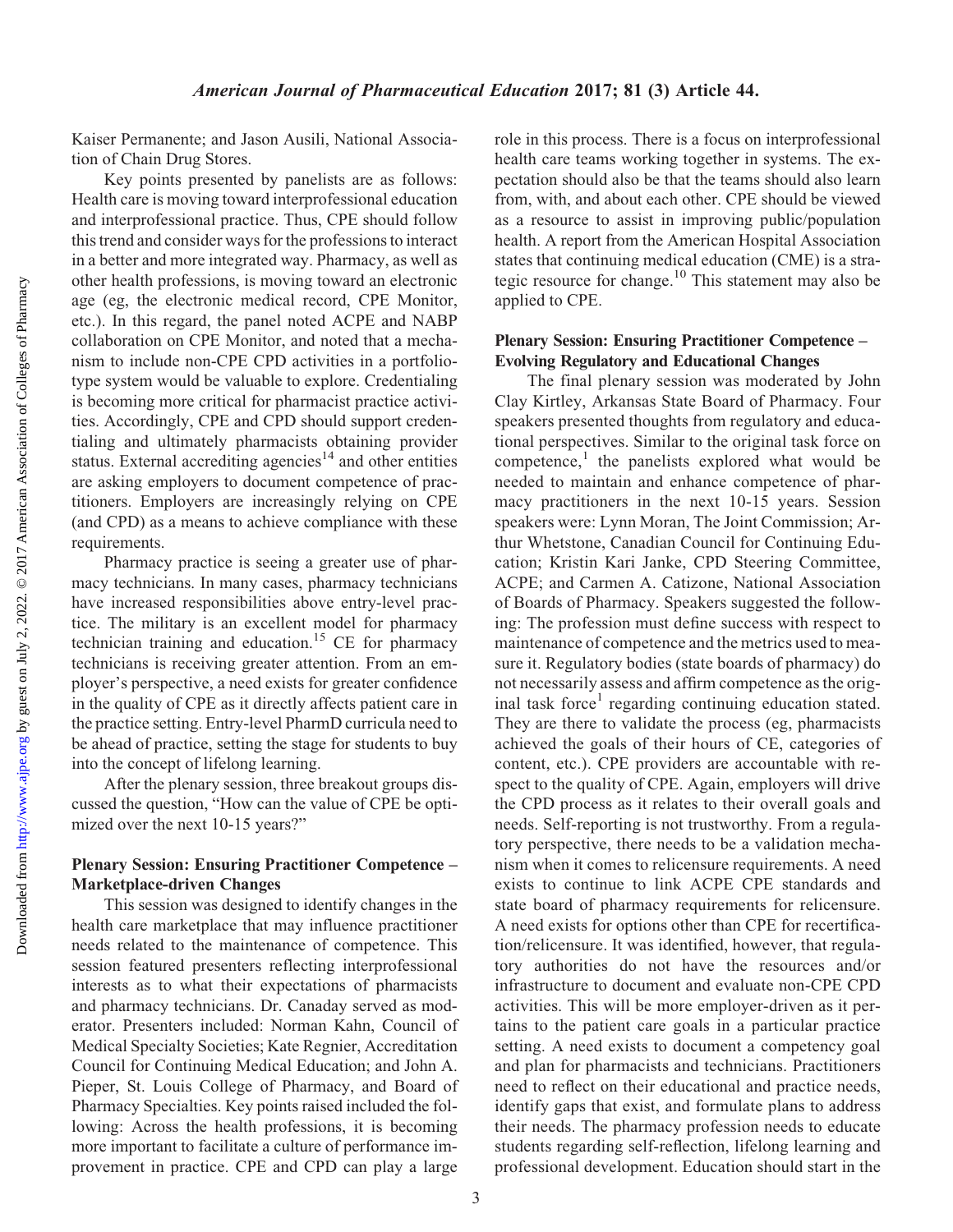PharmD program. Dedication to CPE and CPD should be seen as a positive habit for pharmacists and pharmacy technicians.

After the second and third plenary sessions, the three breakout groups considered the question, "What next steps should the profession take to ensure practitioner competence based on marketplace and regulatory changes in the next 10-15 years?"

## Conference Recommendations and ACPE Follow-up

William A. Zellmer, ACPE conference adviser, moderated the session at the end of the conference aimed at summarizing recommendations arising from the breakout groups. This process was aided by the use of an audience response system to facilitate prioritization of the recommendations of the breakout groups.

A summary of conference recommendations was presented to the ACPE CPE Commission for consideration at its November 2015 meeting. Following discussion and refinement by the Commission, the recommendations were presented tothe ACPE Board of Directors for ratification at its January 2016 meeting. The recommendations took the form of multipoint responses to two fundamental questions, as follows:

What next steps should the profession take to ensure practitioner competence based on marketplace and regulatory changes in the next 10-15 years?

Develop internal education and/or credentialing requirements for practitioners that align with specific organizational goals to advance team delivered patient care;

Develop a CPD framework that will support lifelong learning and competency throughout the career of a pharmacist and pharmacy technician;

Lead the development and implementation (through CPE Monitor enhancements) of:

Competency-based self-assessment instruments to assist pharmacists and technicians in identifying their education gaps, and

Storage of documentation of CPE, non-CPE, CPD activities (eg, adult learning transcript/CV) to be available to be viewed by employers, payers, The Joint Commission and other regulatory agencies, etc. (as approved by practitioner).

How can the value of CPE be optimized over the next 10-15 years?

Encourage development of a hybrid CPE/CPD model for maintaining practitioner competence that takes into account the diversity of professional roles and the relative effect of various activities on patient safety and outcomes;

Collaborate with AACP, colleges and schools of pharmacy, and ASHP to educate students and residents in lifelong learning skills/CPD for faculty (including preceptors) and students in professional degree programs and residency programs;

Support research on assessing the value of CPD portfolios in maintaining pharmacy practitioner competence;

Develop a culture of voluntary lifelong learning that accommodates both individualization and practicespecific needs;

Study the current types of CPE activities (Knowledge, Application, and Practice) and hour requirements for enhancements.

These recommendations will be considered further for implementation by the ACPE CPE Commission and the ACPE Board of Directors. Specific action steps will be developed to guide their pursuit.

## Conference Closing

Dr. Canaday, and Peter H. Vlasses, executive director of ACPE, closed the conference by thanking participants, speakers, grantors, and conference organizers, and by commenting on how the outcomes of the conference will be considered by the ACPE CPE Commission and the ACPE Board of Directors to frame future CPE and CPD endeavors.

#### **CONCLUSION**

This October 2015 invitational conference provided an opportunity to reflect on the 40-year history of the ACPE Continuing Pharmacy Education Provider Accreditation Program, and to seek consensus on how to ensure that accredited CPE and CPD will be well-aligned with the needs of the public and the profession of pharmacy. Through this conference and related activities, pharmacy thought leaders provided guidance to ACPE for the current and future direction of accreditation of CPE providers and the further development of CPD. Conference participants and individuals who study the proceedings will deepen their understanding of the critical external and internal challenges to pharmacy continuing education and accreditation. They will also be inspired to contribute to the ongoing process of ensuring that ACPE accreditation of CPE providers is a constructive force in ensuring that pharmacists and pharmacy technicians have the competencies needed by the public now and in the future.

Participants applauded ACPE for planning the stakeholder conference, and for continuing to focus on the quality of CPE provided to pharmacists and pharmacy technicians. While it was noted that CPE does not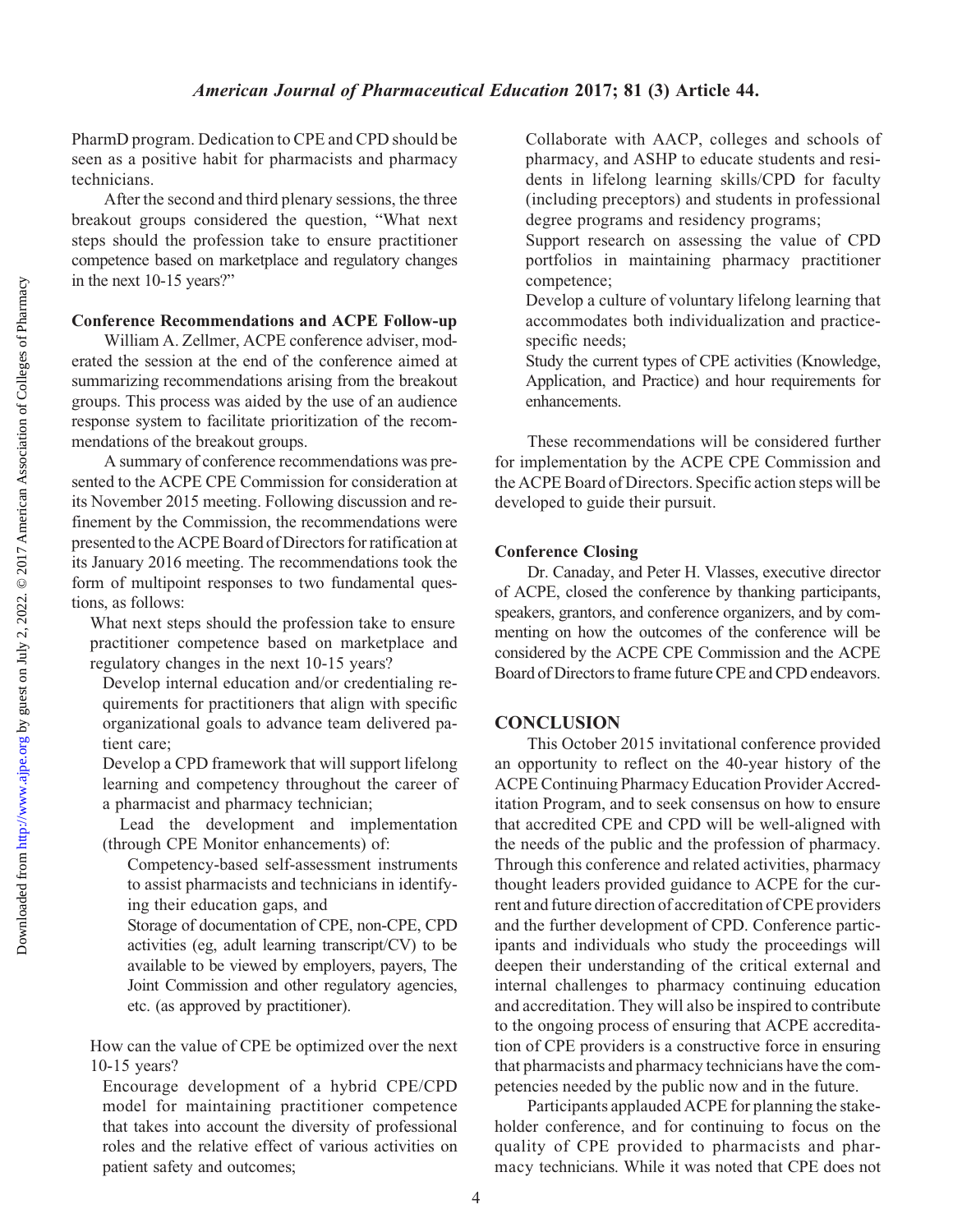necessarily have a direct relation to an individual's practice, employers have become increasingly interested in CPE and other activities comprising CPD, which relate to their interests in providing better overall patient care. It was further noted that there is a need for increased consistency in requirements across the regulatory sector, particularly as it pertains to defining and accepting quality CPE and its role in ensuring continuing competence of pharmacists and pharmacy technicians.

# ACKNOWLEDGMENTS

ACPE would like to acknowledge the support and participation in this milestone conference of its founding and sponsoring organizations, the American Association of Colleges of Pharmacy (AACP), the American Pharmacists Association (APhA), and the National Association of Boards of Pharmacy (NABP). A grant from the Community Pharmacy Foundation (CPF) supported travel costs for five community pharmacists to attend the conference. A grant from the National Association of Chain Drug Stores (NACDS) Foundation supported the development of the pre-conference survey and the analysis of the survey results.

# **REFERENCES**

1. AACP/APhA Task Force on Continuing Competence in Pharmacy. The continuing competence of pharmacists. *J Am Pharm* Assoc. 1975;15(8):432-457.

2. Accreditation Council for Pharmacy Education. Accreditation standards for continuing pharmacy education. [https://www.acpe](https://www.acpe-accredit.org/pdf/CPE_Standards_Final.pdf)[accredit.org/pdf/CPE\\_Standards\\_Final.pdf](https://www.acpe-accredit.org/pdf/CPE_Standards_Final.pdf). Accessed December 1, 2016.

3. Accreditation Council for Pharmacy Education. Accreditation standards and key elements for the professional program in pharmacy leading to the doctor of pharmacy degree standards. Standards 2016. [https://www.acpe-accredit.org/pdf/Standards2016FINAL.pdf.](https://www.acpe-accredit.org/pdf/Standards2016FINAL.pdf) Accessed June 1, 2016.

4. Travlos DV, Sesti AM, Evans HE, Chung UK, Vlasses PH. Pharmacy's continuing education enterprise – 2005 update. Poster presented at American Association Colleges of Pharmacy Annual Meeting, July 2006, San Diego, CA.

5. Pharmacy Technician Certification Board. Certification program changes. [http://www.ptcb.org/about-ptcb/crest-initiative#.V2hs1zHrsn0.](http://www.ptcb.org/about-ptcb/crest-initiative#.V2hs1zHrsn0) Accessed June 1, 2016.

6. Joint Accreditation for Interprofessional Continuing Education. <http://www.jointaccreditation.org>. Accessed June 1, 2016.

7. Rouse MJ. Continuing professional development in pharmacy. Am J Health Syst Pharm. 2004;61:2069-2076.

8. Accreditation Council for Pharmacy Education. Statement on continuing professional development. 2003. [https://www.acpe](https://www.acpe-accredit.org/pdf/CPDGuidance%20ProfessionPharmacyJan2015.pdf)[accredit.org/pdf/CPDGuidance%20ProfessionPharmacyJan2015.](https://www.acpe-accredit.org/pdf/CPDGuidance%20ProfessionPharmacyJan2015.pdf) [pdf.](https://www.acpe-accredit.org/pdf/CPDGuidance%20ProfessionPharmacyJan2015.pdf) Accessed June 1, 2016.

9. Accreditation Council for Pharmacy Education (2015). Guidance on continuing professional development (CPD) for the profession of pharmacy. [https://www.acpeaccredit.org/pdf/CPDGuidance%](https://www.acpeaccredit.org/pdf/CPDGuidance%20ProfessionPharmacyJan2015.pdf) [20ProfessionPharmacyJan2015.pdf](https://www.acpeaccredit.org/pdf/CPDGuidance%20ProfessionPharmacyJan2015.pdf).

10. Combes JR, Arespacochaga E. Continuing medical education as a strategic resource. American Hospital Association's Physician Leadership Forum, Chicago, IL. September 2014.

11. Bernstein L. Doctors' group will scrap 10-year re-certification exam. The Washington Post. September 9, 2015.

12. Moore DE Jr, Green JS, Gallis HA. Achieving desired results and improved outcomes: integrating planning and assessment throughout learning activities. J Cont Educ Health Prof. 2009;  $29(1):1-15.$ 

13. Gaither CA, Schommer JC, Doucette WR, Kreling DH, Mott DA. Executive summary of the final report of the 2014 National Sample Survey of the pharmacist workforce to determine contemporary demographic practice characteristics and quality of work-life. April 8, 2015.

14. The Joint Commission. Accreditation Standards: medical staff. [https://www.jointcommission.org/standards\\_information/jcfaq.aspx](https://www.jointcommission.org/standards_information/jcfaq.aspx). Accessed December 4, 2016.

15. Erickson AE. Intense training prepares military pharmacy technicians for the field. Pharmacy Today. April 14, 2015.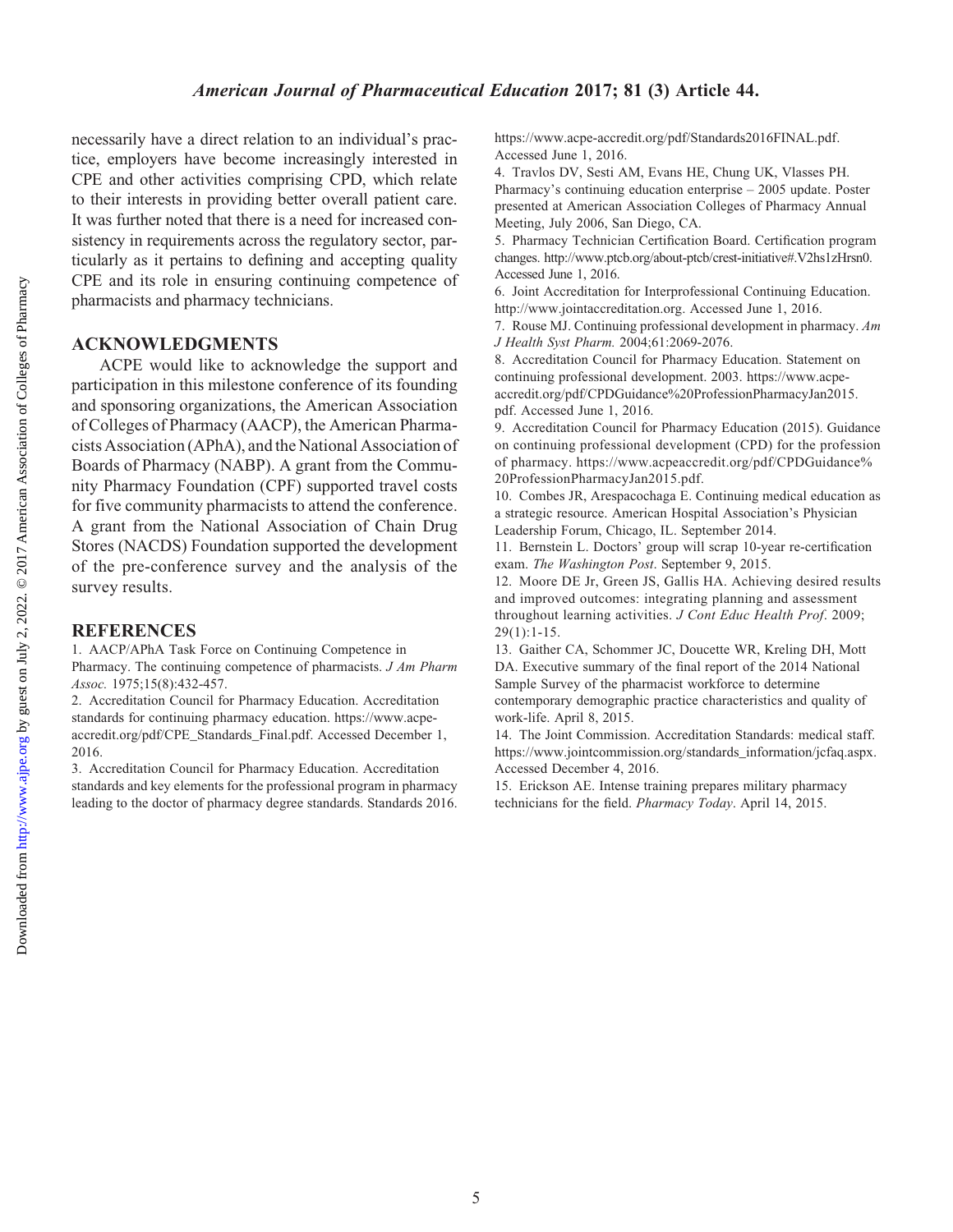Appendix. Conference Attendees

The roster of invited conference participants included representation from the following areas:

Member organizations of the Joint Commission of Pharmacy Practitioners

- Members of the ACPE Board of Directors and the ACPE CPE Commission
- A diverse range of ACPE-accredited CPE providers
- State boards of pharmacy
	- Continuing education authorities in non-pharmacy health professions

#### Roster of Invited Participants

Robert Addleton, Vice President, Physicians' Institute for Excellence in Medicine Cynthia Boyle, Chair, Pharmacy Practice and Administration, University of Maryland Eastern Shore Ashley Branham, Director of Clinical Services, Moose Concord Pharmacy Lawrence "LB" Brown, President, American Pharmacists Association Jay Campbell, Executive Director, North Carolina Board of Pharmacy Joni Cover, CEO, Nebraska Pharmacists Association Maryjo Dixon, Sr. Director of Scientific Affairs, Pharmacy Times Janice Feinberg, member, American Society of Consultant Pharmacists Foundation Joan Fowler, President/Owner, Creative Educational Concepts Caitlin Frail, Assistant Professor, University of Minnesota College of Pharmacy Diane Halvorson, member, North Dakota State Board of Pharmacy Peter Hughes, Director, Continuing Pharmacist and Technician Education, Samford University McWhorter School of Pharmacy Kathleen Jaeger, Sr. Vice President, Pharmacy Care and Patient Advocacy, NACDS Foundation Caroline Juran, Executive Director, Department of Health Professionals Janet Liles, Executive Director, Pharmacy Technician Educators Council Paul Lofholm, pharmacist, American Pharmacists Association Lynnae Mahaney, Executive Director, the Center for Pharmacy Practice Accreditation Edward McGinley, President, NABP Scott Meyers, Executive Vice President, Illinois Council of Health-System Pharmacists Miriam Mobley Smith, Dean, Chicago State University College of Pharmacy Jennifer Moulton, CEO, the Collaborative Education Institute Daniel Nam, Director of Member Engagement and Business Development, Pharmacy Quality Alliance Warren Narducci, pharmacist, Think Whole Person Healthcare Matthew Osterhaus, pharmacist, Osterhaus Pharmacy Nancy Perrin, Sr. Director, Professional Development, American College of Clinical Pharmacy John Ressler, Director of Academic Programs and Professional Development, American Association of Colleges of Pharmacy Edith Rosato, CEO, Academy of Managed Care Pharmacy Brenda Schimenti, Executive Director, College of Psychiatric and Neurologic Pharmacists Terry Seaton, President, American College of Clinical Pharmacy Steven Simenson, President/Managing Partner, Goodrich Pharmacy Rubina Singh, Vice President of Education and Training, Academy of Managed Care Pharmacy Joan Straumanis, public member Donna Wall, clinical pharmacist, Indiana University Hospital Jan Wong, National Accreditation Specialist, VHA Employee Education System

#### Speakers

- John Armitstead, President, American Society of Health System Pharmacists, and System Director of Pharmacy, Lee Memorial Health System
- Jason Ausili, Director, Pharmacy Affairs, National Association of Chain Drug Stores
- Carmen Catizone, Executive Director, National Association of Boards of Pharmacy
- Steven Gray, Pharmacy Professional Affairs Leader, Kaiser Permanente
- Kristin Janke, Professor and Director, Wulling Center University of Minnesota College of Pharmacy
- Norman Kahn, Executive Vice President and CEO, American Board of Medical Specialties
- Everett McAllister, CEO and Executive Director, Pharmacy Technician Certification Board

Thomas Menighan, Executive Vice President and CEO, American Pharmacists Association

Lynn Moran, pharmacy surveyor, The Joint Commission